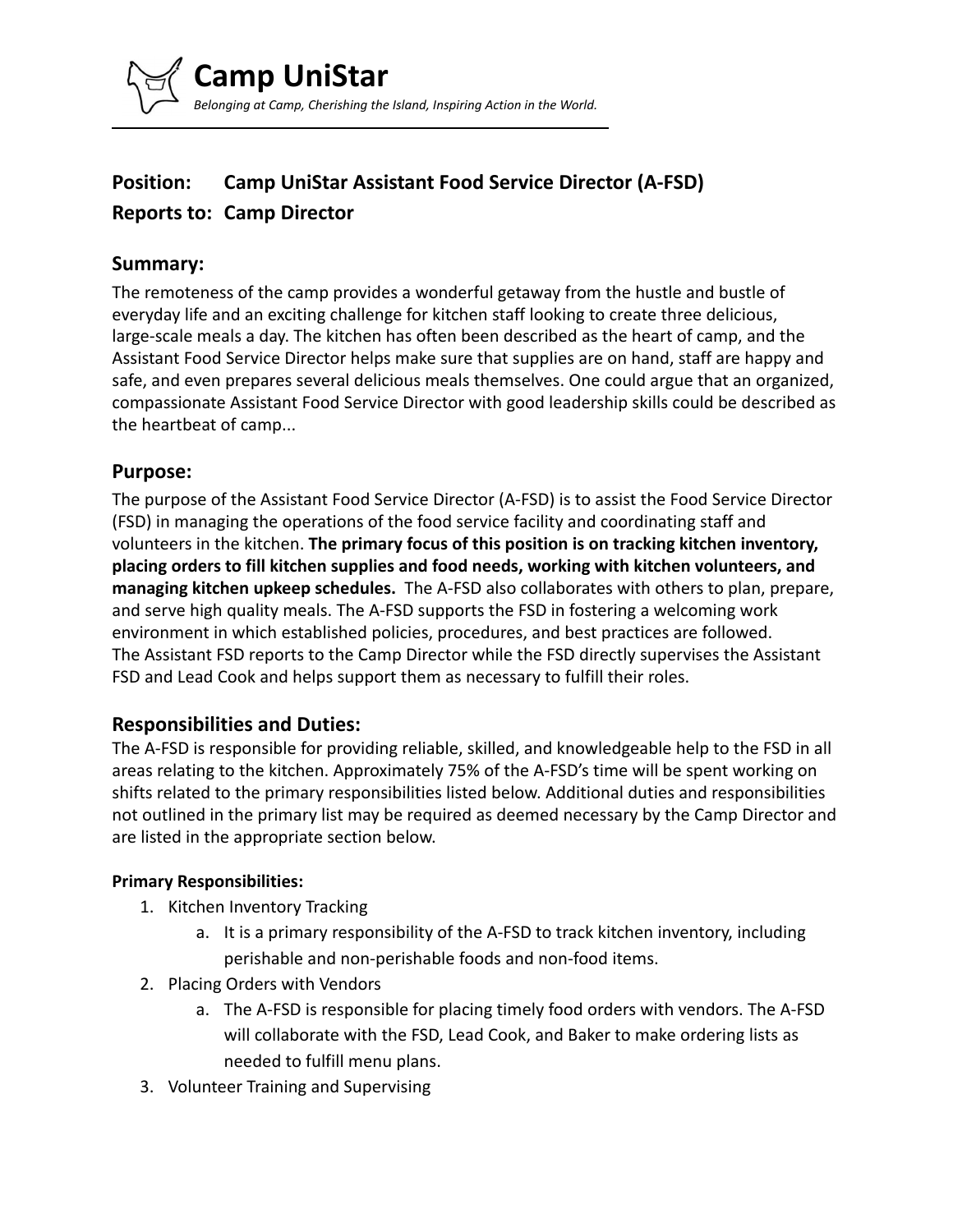- a. bUniCorps Volunteers: A primary responsibility of the A-FSD is to train and supervise UniCorp volunteers in the kitchen. The A-FSD will lead orientations at the beginning of the week for UniCorps volunteers. The A-FSD will also continue to provide training and supervision as needed in order to support UniCorp volunteers' success in the kitchen. The A-FSD will also provide the Camp Director with timely evaluations of the work of UniCorp volunteers.
- b. Non-UniCorps (i.e. Camper) Volunteers: The A-FSD will provide opportunities, encouragement, and support for campers of all ages (except for children in diapers) to volunteer in the kitchen. During the Youth Weeks, the A-FSD will work with the FSD to plan youth work projects and will supervise youth during kitchen work projects.
- 4. Collaborating on Menu Planning
	- a. The FSD has primary responsibility for menu-planning due to the overlap between menu planning and budget management. However, the FSD will collaborate with the A-FSD and Lead Cook to plan the meals for each week and the season. When menu planning, the menu planning team must take into account the budget, the food inventory, balanced nutrition guidelines, taste, preparation time, and the abilities of the available staff.
	- b. The A-FSD will menu planning while accommodating for food allergies as well as vegetarian, vegan, gluten-free, and dairy-free diets based on information in camper registration information.
- 5. Meal Preparation and Serving
	- a. The A-FSD will lead and serve meals in the First Cook role several times per week.
	- b. While maintaining a positive and encouraging atmosphere, the A-FSD will dedicate some of the meal preparation time to the development of volunteers' meal preparation skills.
- 6. Managing Kitchen Upkeep Schedules
	- a. The A-FSD is responsible for ensuring that kitchen upkeep schedules are completed in a timely manner, including schedules of equipment upkeep and safety checks, food thawing schedules, and routine cleaning schedules.
- 7. Compliance with Kitchen Policies and Best-Practices
	- a. The A-FSD will follow all kitchen policies and best-practices and will be a role-model for others to do the same. The A-FSD will work to establish and maintain a positive and collaborative environment in the kitchen.
	- b. The A-FSD will work cooperatively with the FSD, Lead Cook, and Baker to ensure that the food service area is consistently clean and functional. This will require greater support from the A-FSD depending on the time of season.
- 8. Emergency Protocol Compliance
	- a. In the event of an emergency, the A-FSD is expected to be familiar with and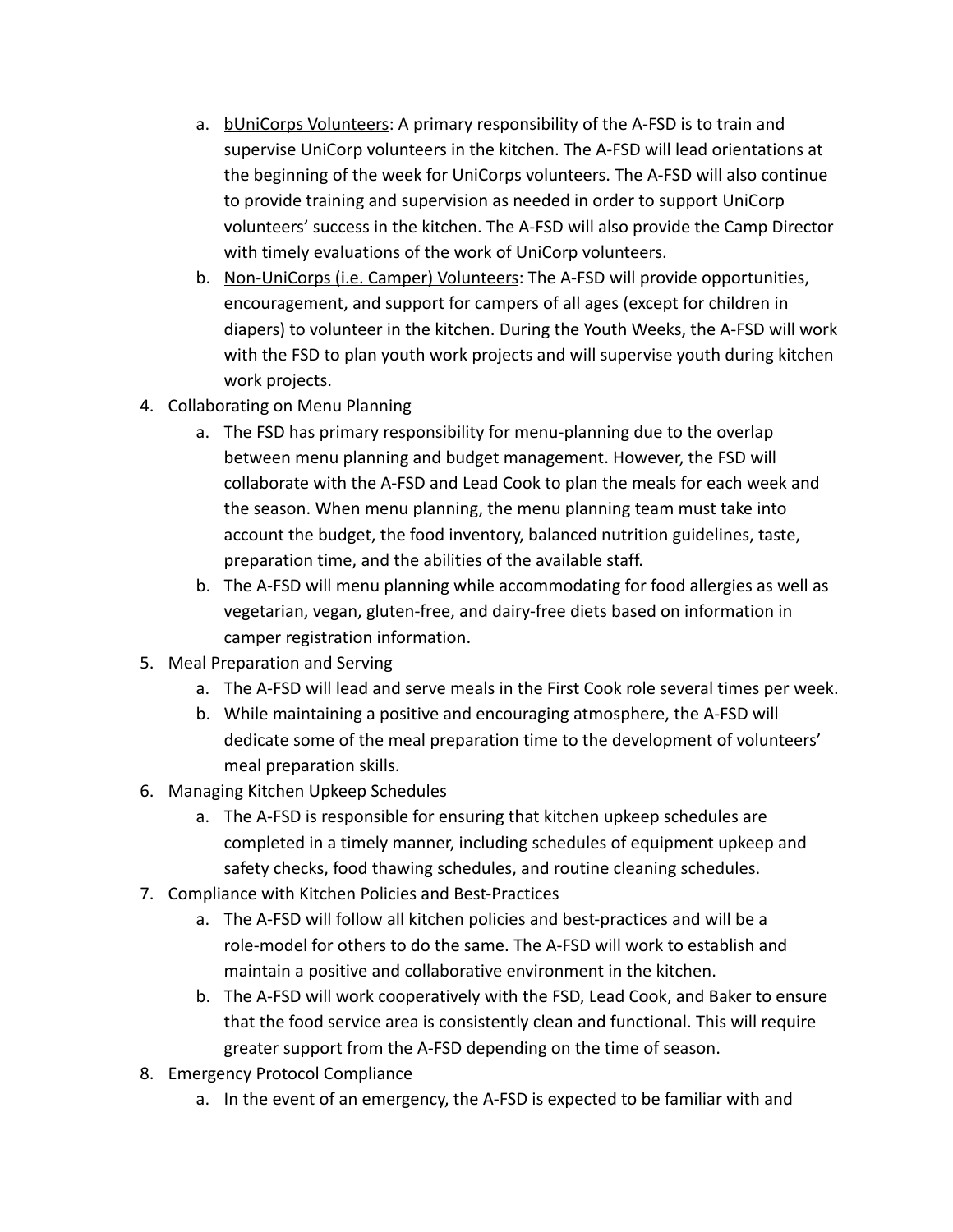follow all kitchen safety protocols. In addition, the A-FSD must know the appropriate steps to be taken in the event of a power outage.

- 9. Leadership Fill-In
	- a. In the absence of the FSD, the A-FSD will lead and manage the kitchen according to specifications left by the FSD.

# **Secondary Responsibilities**

Like all other staff, the A-FSD will participate in weekly all-staff duties and in relevant staff training as determined by the Camp Director.

1. Weekly all-staff duties

The A-FSD will participate in staff meetings, Saturday all-camp meetings, Saturday cleaning (kitchen-based), food unloading (FSA shift), organization and off-loading of trash and recycling (prep-town-run shift), welcoming and engaging with campers of all ages, and participating in other duties as outlined in the staff handbook.

2. Other duties as assigned

The A-FSD is also responsible for a range of other duties, including working shifts on the waterfront, with volunteers, and with the youth and children's programs. In coordination with and per the discretion of the Camp Director, these and other tasks may be assigned to fulfill the needs of the camp community.

# **Qualifications:**

- **●** 18 years of age or older
- **●** Valid driver's license
- **●** ServSafe Food Handler or Manager, CPR, First Aid, and AED certifications by start of camp season
- **●** Food service management or similar supervisory experience (experience supervising peers is desirable)
- Ability to train others
- Commitment to enforcing kitchen policies
- WIllingness to work closely with the Camp Director, FSD, Lead Cook, and Baker
- **●** Willingness to work with people of all ages
- **●** Commitment to maintaining a healthy and productive work environment
- Knowledge of nutrition and meal planning
- Skilled in baking and cooking
- Familiarity with food allergies and common special dietary requirements
- Safety conscious
- **●** Experience driving boats preferred
- **●** Skill in budgeting and financial management
- **●** Good verbal and written communications skills